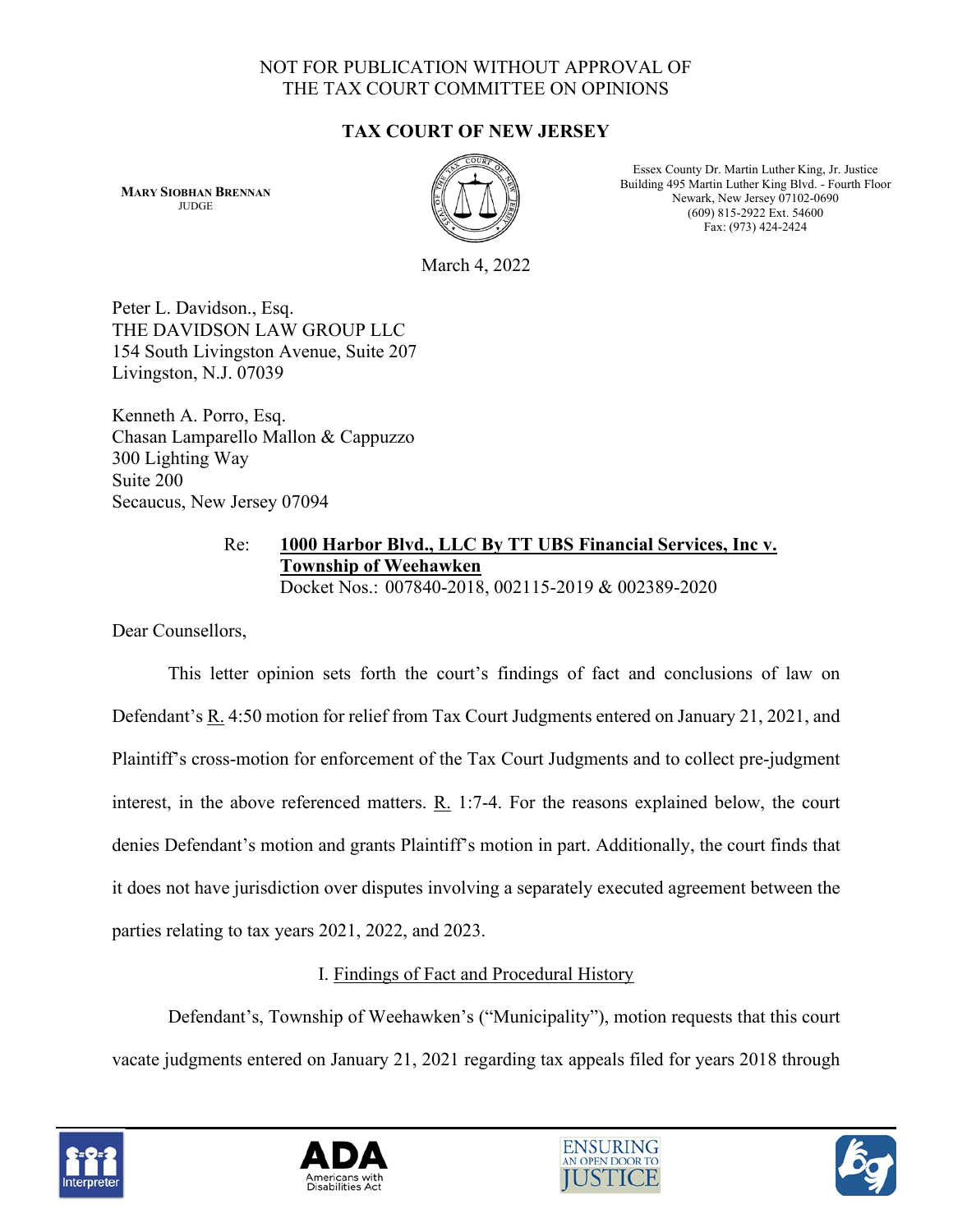2020. It also requests that this court invalidate a separate side agreement involving multiple provisions including negotiated assessment reductions for tax years 2021, 2022, and 2023.

The tenant, UBS Business Solutions US LLC, is an affiliate of UBS Financial Services Inc. ("Taxpayer"). The underlying suits at issue were commenced in 2018 when the Taxpayer, as an aggrieved party, began filing tax appeals seeking reductions in the assessments for property it rented on Harbor Boulevard and identified on the Municipality's tax map as Block 34.03, Lot 4.03 ("subject property"). The subject property consists of 616,967 square feet of office and retail space, situated on 3.6 acres of land.<sup>[1](#page-1-0)</sup> The subject property is owned and leased from 1000 Harbor Boulevard, LLC, an affiliate of Hartz Mountain Industries, Inc. ("Hartz"), in an area Hartz developed on the Hudson River to the east of the Lincoln Tunnel's helix.

In January 2021, the parties reported to the court that the matters were amicably settled. The Municipality's attorney drafted a Stipulation of Settlement, which was then executed by counsel for both parties on January 14 and 20, 2021. The fully executed Stipulation of Settlement was uploaded into the eCourts system on January 20, 2021, and Judgments were entered on January 21, 2021.

The fully executed Stipulation of Settlement provided for the following resolutions:

<span id="page-1-0"></span><sup>&</sup>lt;sup>1</sup> The property adjacent to the subject property is also owned by a Hartz affiliate. That property consists of 371,104 square feet of office and retail space situated on 1.94 acres of land. Judgments and a settlement agreement for tax appeals filed on that property are also the subject of a similar motion. 1200 Harbor Boulevard L.L.C. v. Township of Weehawken, Docket Numbers 003701- 2016, 004768-2017, 003266-2018, 002099-2019 & 003317-2020.

 $\mathcal{L}$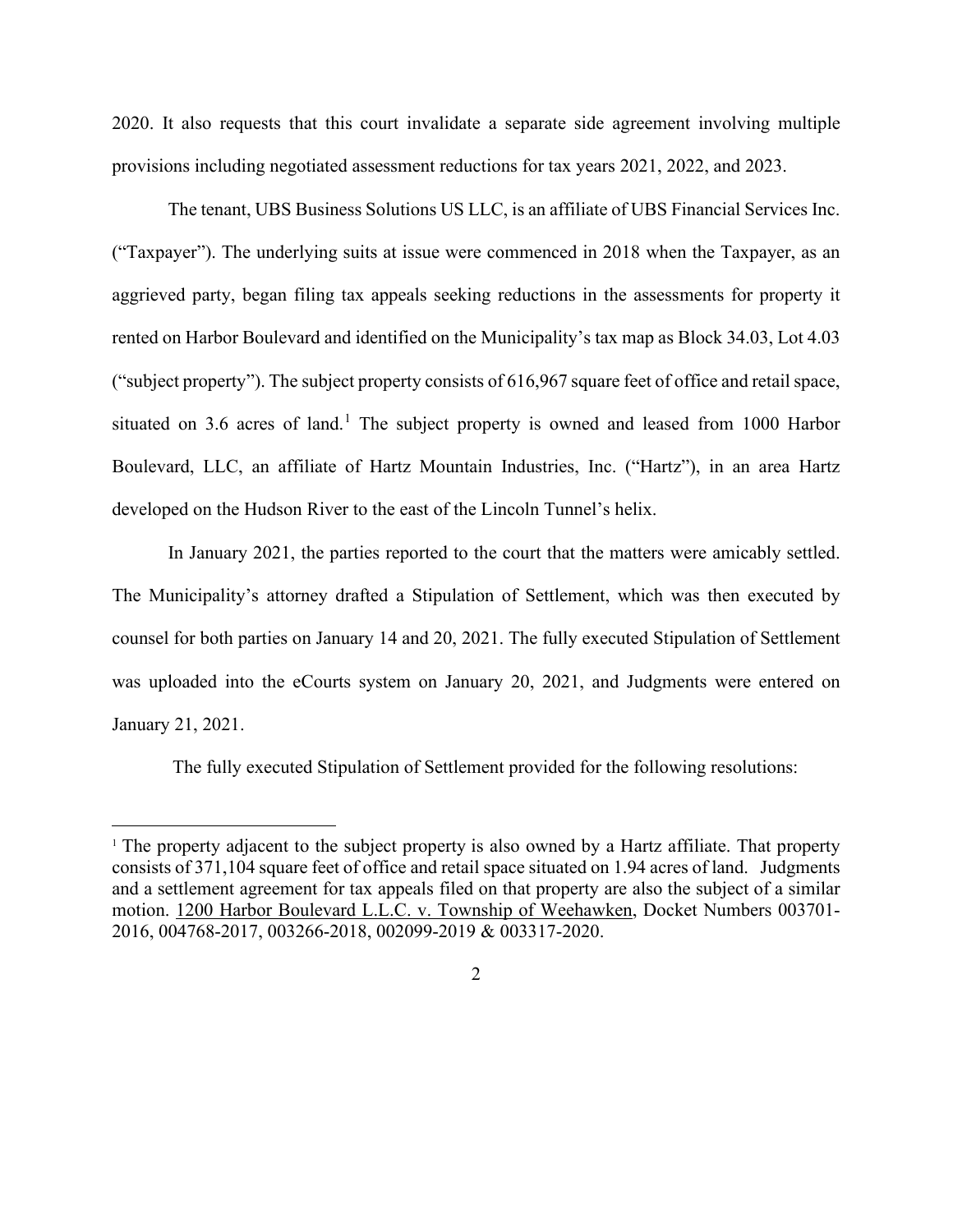| <b>Tax</b><br>Year | Land         | <b>Improvements</b> | Original<br><b>Assessment</b><br>Value | <b>Settlement</b><br><b>Assessed</b><br>Value |
|--------------------|--------------|---------------------|----------------------------------------|-----------------------------------------------|
| 2018               | \$51,758,100 | \$158,241,900       | \$210,000,000                          | \$210,000,000                                 |
| 2019               | \$51,758,100 | \$163,241,900       | \$215,000,000                          | \$142,113,700                                 |
| 2020               | \$51,758,100 | \$163,241,900       | \$215,000,000                          | \$145,478,300                                 |

Paragraphs Two and Three of the Stipulation of Settlement contain the following

provisions:

2. The undersigned have made such examination of the value and proper assessment of the property and have obtained such appraisals, analyses and information with respect to the valuation and assessment of the property as they deem necessary and appropriate for the purpose of enabling them to enter into the Stipulation. The assessor of the taxing district has been consulted by the attorney for the taxing district with respect to this settlement and has concurred.

3. Based upon the foregoing, the undersigned represent to the court that the above settlement will result in an assessment at the fair assessable value of the property consistent with assessing practices generally applicable in the taxing district as required by law.

Paragraphs Four and Six of the Stipulation of Settlement refer to a separate agreement

between the parties, dated January 14, 2021, entitled Tax Settlement Agreement TT UBS-1000

Harbor Blvd. ("Tax Settlement Agreement").

Paragraph Five indicates that the provisions of N.J.S.A. 54:51A-8 ("The Freeze Act") shall

not apply to the settlement.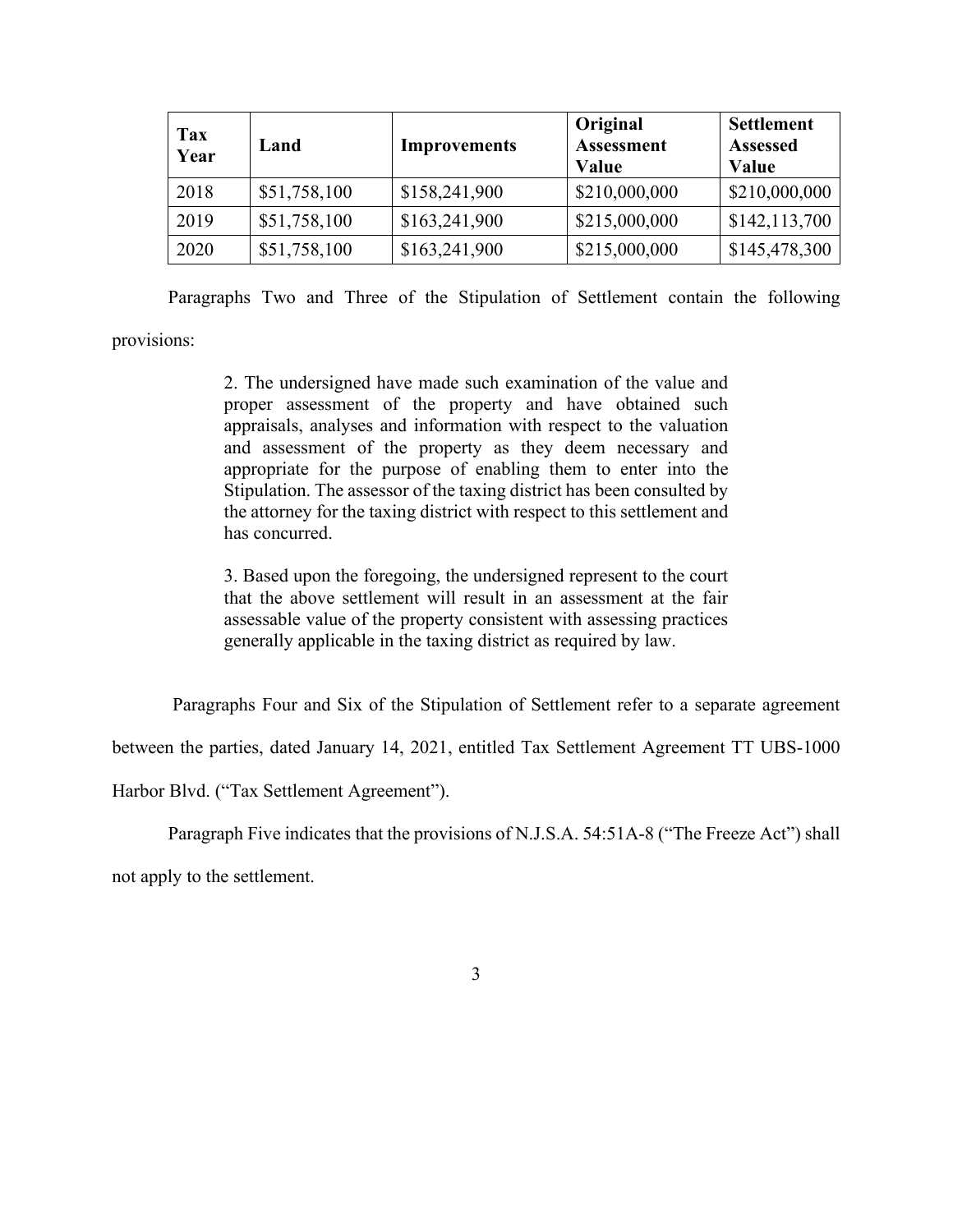On November 29, 2021, 1000 Harbor Boulevard, LLC sold the subject property for \$219,000,000.

On January 20, 2022, the Municipality filed the present motion to vacate the January 21, 2021 Judgments. The Municipality alleges that, based upon reasonable information, expectation, and belief: 1) Taxpayer must have known that the landlord was contemplating or under contract to sell the subject property prior to the January 14, 2021 signing of the Stipulation of Settlement; 2) the pending sale was material information; and 3) the pending sale was not disclosed in answers to interrogatories.

The Municipality argues that pursuant to R. 4:50, Relief from Judgment or Order, "the court may relieve a party . . . from a final judgment or order for the following reasons: (b) newly discovered evidence which probably would alter the judgments  $\dots$ ; (c) fraud (whether heretofore denominated intrinsic or extrinsic), misrepresentation, or other misconduct of an adverse party . . . ; [or] (f) any other reason justifying relief."

In its moving papers, the Municipality argued that Taxpayer's failure to inform the Municipality of the sale violated both  $\underline{R}$ . 4:17-7 and the continuing duty of attorneys to amend interrogatories as articulated by New Jersey case law. Alternatively, Taxpayer argues that New Jersey case law requires that the settlement agreement be enforced as a binding contract.

On February 22, 2022, Taxpayer filed a reply brief and cross-motion, requesting that the court enforce the settlement, grant pre-judgment interest, and afford Taxpayer motion costs and fees. Taxpayer asserts that it had no knowledge of the November 2021 sale prior to signing the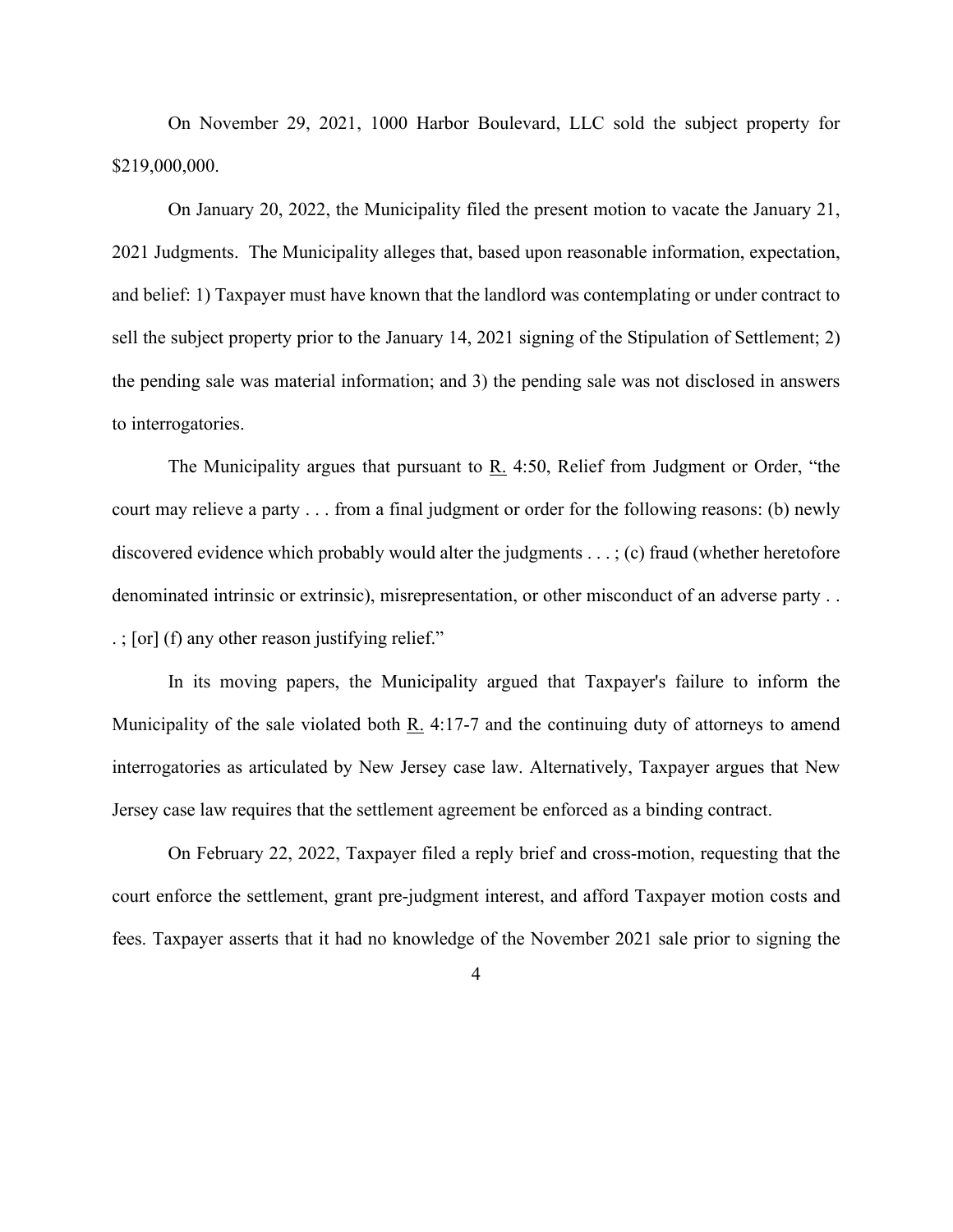January 20, 2021 Stipulation of Settlement and that the sale does not constitute a valid reason to vacate the Judgements entered by the Tax Court. Taxpayer also argues that based on the Tax Settlement Agreement, pre-judgement interest of five percent is due because the Municipality failed to provide the refund payment within the required 120 days.

The court held oral argument on March 2, 2022 via Zoom.

## II. Legal Analysis

The issues presented to this court are: 1) whether the January 21, 2021 Court Issued Judgments should be vacated; 2) whether the Tax Settlement Agreement should be held void and non-enforceable; and 3) whether the Taxpayer is entitled to pre-judgment interest from the Municipality.

This court recognizes New Jersey's strong public policy towards settling litigation and enforcing settlements. See AT&T Corp. v. Township of Morris, 19 N.J. Tax 319, 322 (2000) (citing Jannarone v. W.T. Co., 65 N.J. Super. 472, 476, (App. Div. 1961), certif. denied, 35 N.J. 61, (1961)). This policy is even more persuasive where the parties have fully settled with governing body approval, thus invoking the interest of efficient dispute resolution, management of the court's calendar, and the integrity of the litigation process. See Seacoast Realty Co. v. West Long Branch Bor., 14 N.J. Tax 197 (1994). Settlements before the Tax Court typically constitute binding contracts once approval is obtained from the governing body. See id. at 201.

After governing body approval is obtained, the court will only vacate a settlement upon a showing of clear and convincing proof of "fraud or other compelling circumstances." See AT&T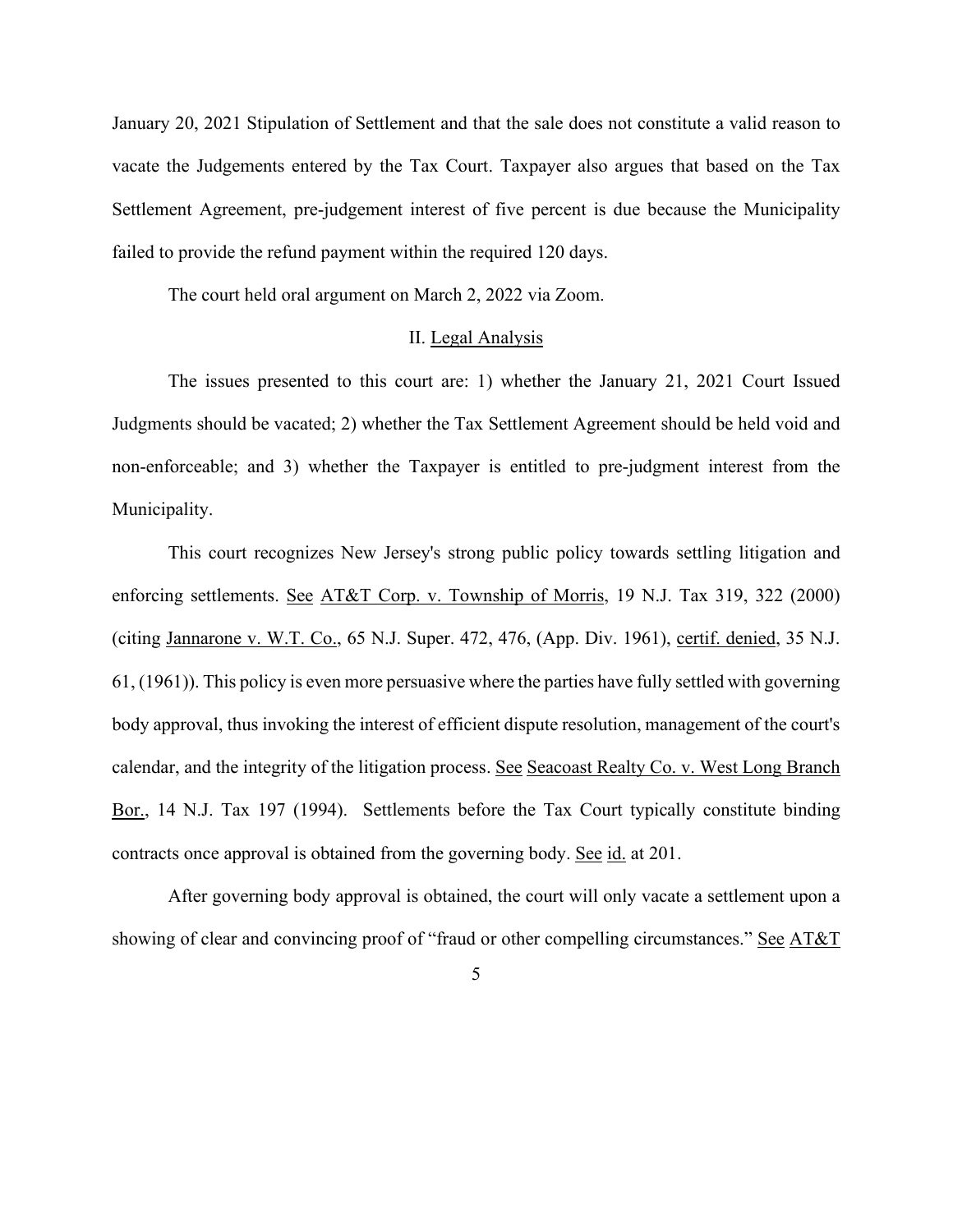Corp., 19 N.J. Tax at 322; Nolan v. Lee Ho, 120 N.J. 465, 472, (1990); Pascarella v. Bruck, 190 N.J. Super. 118, 124-25, (App. Div. 1983), certif. denied, 94 N.J. 600, (1983) (citation omitted); Seacoast Realty, 14 N.J. Tax at 197 (declining taxpayer's request to vacate a settlement agreement one day after the municipal approving body passed a resolution adopting said settlement). Other compelling circumstances include mutual mistake, undue haste, pressure, or unseemly conduct in settlement negotiations. See Honeywell v. Bubb, 130 N.J. Super. 130, 136 (App. Div. 1974) (citing De Caro v. De Caro, 13 N.J. 36, 41-42 (1953)).

#### *The Court Issued Judgments*

The Stipulation of Settlement filed in these cases is not atypical of those presented to the Tax Court. Once executed, the terms of the Stipulation of Settlement became binding on both parties. Thus, the Municipality's motion practice attempting to vacate the Judgments by voiding negotiated reductions will only be granted upon a clear and convincing showing of fraud or other compelling circumstances.

A party seeking to vacate a settlement based on fraud must prove the following: 1) a material misrepresentation; 2) made with knowledge of the falsity and with the intent that the representation be relied on; and 3) actual reliance on the misrepresentation to that party's detriment. See AT&T Corp., 19 N.J. Tax at 323 (citing Jewish Center of Sussex County v. Whale, 86 N.J. 619, 624-25 (1981)).

The critical inquiry in determining the materiality of omitted information is whether the omission affected the general scope of discovery. See Nolan, 120 N.J. at 474. A further inquiry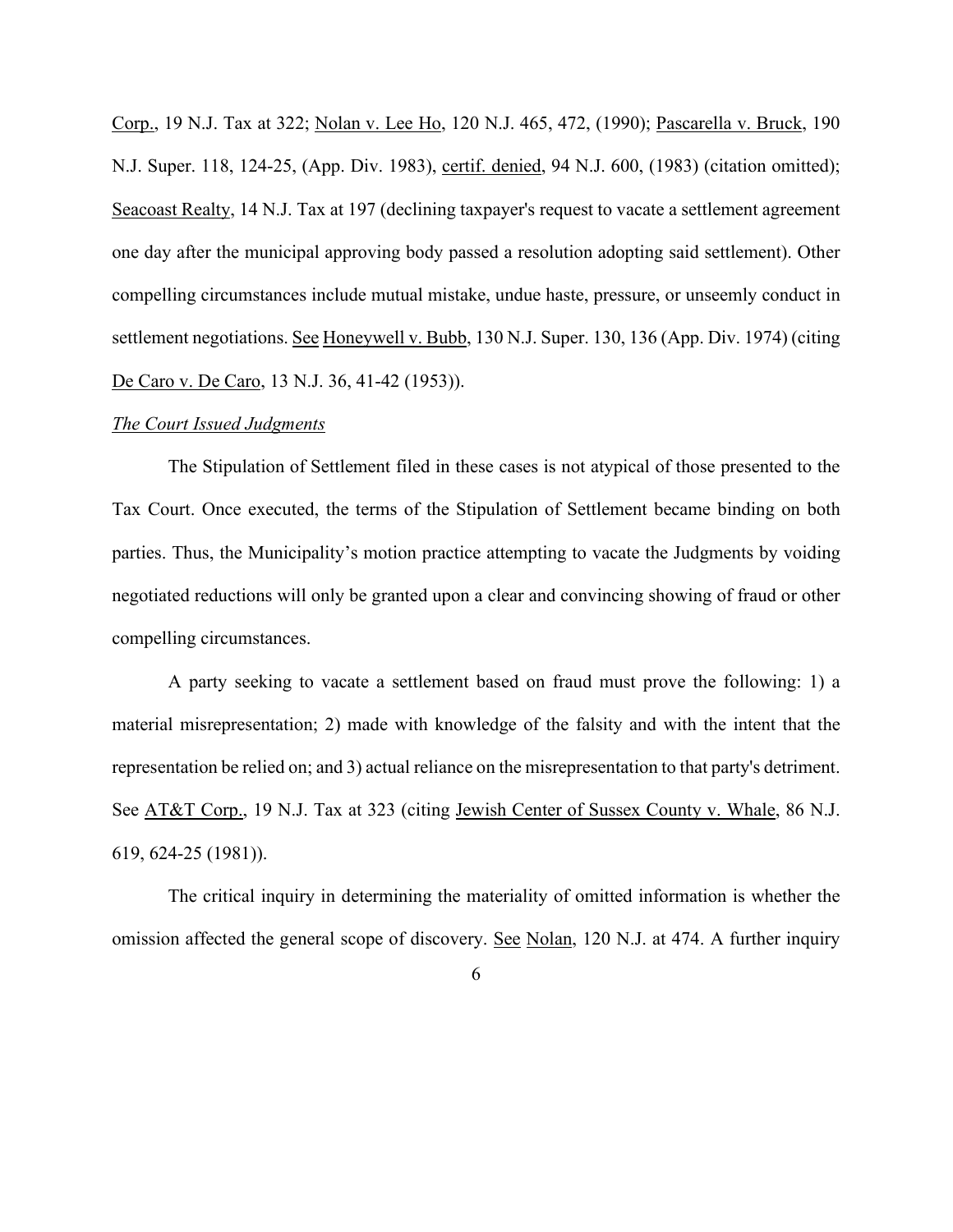concentrates "on whether the omitted information, if true, would have a significant effect on the

merits of both plaintiff's cause of action and defendant's defenses." Ibid.

As Judge Kahn wrote in the AT&T case:

The underlying claim in the present case is a property tax appeal. The goal of the taxpayer in a property tax appeal is to show that the municipality's assessment was incorrect, thus entitling the taxpayer to a reduction in the assessment. The municipality's goal is the exact opposite. Each party attempts to prove its case through expert witnesses who testify as to the value of the property. While the selling price of real property involved in a judicial determination of its assessed value is usually a guiding indication of its true value and will be accepted into evidence, some sales are not accepted, because they are more clearly influenced by business decisions than by real estate decisions. See Harrison Realty Corp. v. Town of Harrison, 16 N.J. Tax 375, 381-82 (Tax 1997), aff'd, 17 N.J. Tax 174 (App. Div. 1997), certif. denied, 153 N.J. 213 (1998). Moreover, sales of property will not indicate or corroborate property tax valuations where the seller had unusual motivation, the mechanics of the sale were not in keeping with market practice and the timing of the sale was well after the valuation date in question. See American Cyanamid Co. v. Wayne Tp., 17 N.J. Tax 542, 578-80 (Tax 1998), aff'd. per curiam o.b. 19 N.J. Tax 46 (App. Div. 2000).

[AT&T Corp., 19 N.J. Tax at 324.]

The court is guided by the statutory mandate that each year's local property tax assessment is a discreet event, and as such, each year must be separately appealed. N.J.S.A. 54:4-23; N.J.S.A. 54:3-21. The valuation date for each appeal is the October  $1<sup>st</sup>$  of the preceding year. Therefore, the court is at a loss as to how a November 29, 2021 sale would have any relevance to the market value of the subject property as of October 1, 2017, 2018, or 2019.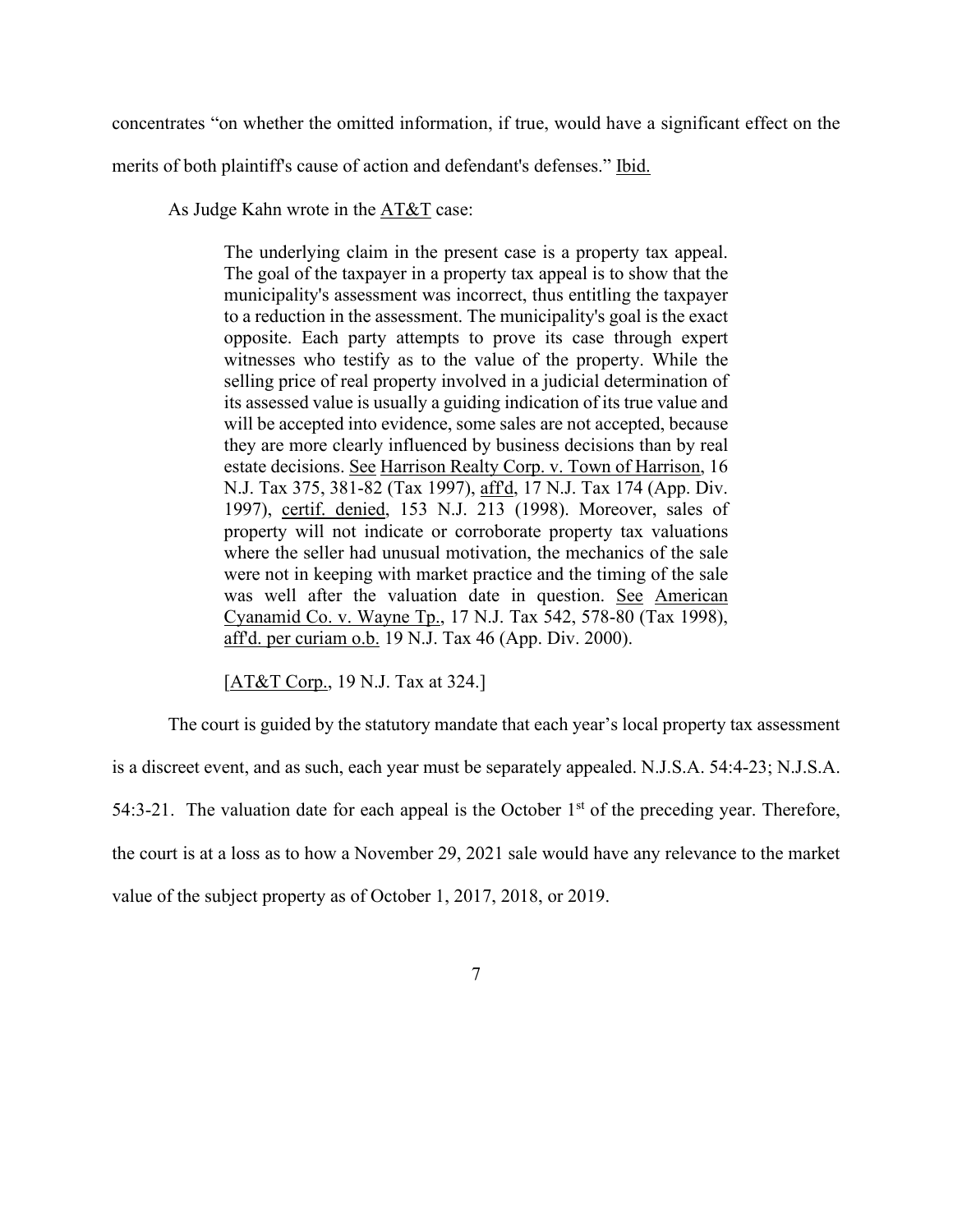The Municipality fails to offer any evidence, much less clear and convincing evidence, that the Taxpayer withheld any relevant information relating to those valuation dates. By law, the Municipality has the right to seek information on investment properties by virtue of N.J.S.A. 54:4- 34 ("Chapter 91") and the court can assume that the assessor and the revaluation appraiser were given access to that information and applied it accordingly.

The argument in support of the Municipality's motion to vacate is that: 1) Hartz, the landlord, and Taxpayer, knew that Hartz was in the process of contemplating, or otherwise pursuing the sale of the subject property at a price in the range of its eventual sale, while tax appeal settlement negotiations were being conducted on the subject property; 2) Taxpayer had a duty to come forward with this knowledge; and 3) had Taxpayer done so, the Municipality would not have entered into the current settlement, but instead would have continued to negotiate or would have proceeded to trial.

The Municipality cites no law in support of their argument, and the court knows of none. Consequently, the court finds no relevant evidence to establish fraud or other compelling circumstances that would justify vacating the Judgments. The sale occurred approximately three and one-half years after the first valuation date for the underlying tax appeals and almost a year after the Municipality approved the settlement. The sale of the subject property on November 29, 2021 is simply not relevant to the assessment values for tax years 2018, 2019, and 2020.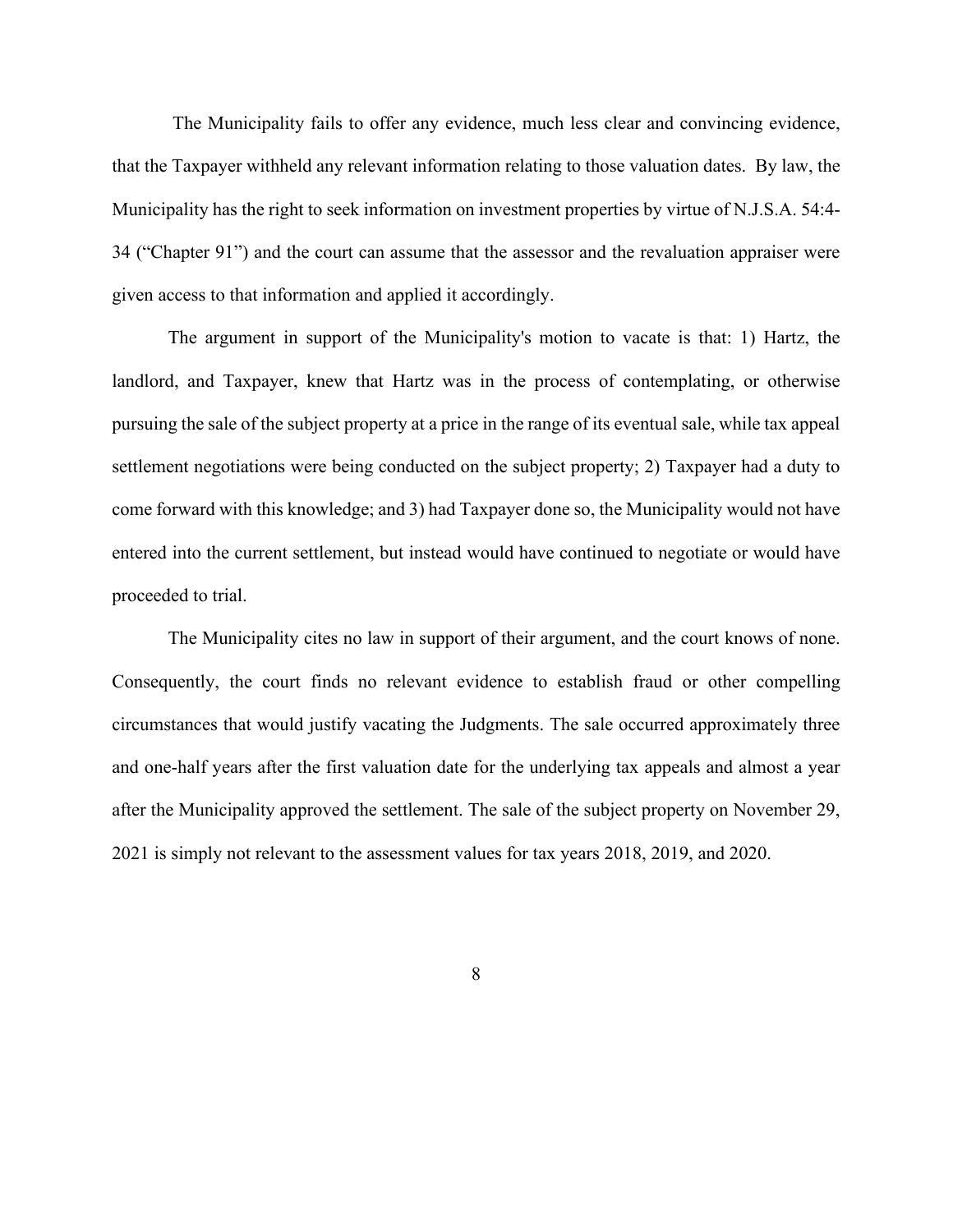## *The Tax Settlement Agreement's Enforceability*

As for the Tax Settlement Agreement, it was negotiated separately; it was not reviewed or approved by the Tax Court, and it involves negotiated assessments for 2021 (in which there are no tax appeals filed), 2022 (in which a tax appeal was just recently filed), and 2023 (which is not ripe for appeal). This court therefore retains jurisdiction over disputes involving the Tax Settlement Agreement that are related to the tax years 2018 through 2020.

Disputes involving the enforcement, breach, and voidability of negotiated settlements contained in the Tax Settlement Agreement, regarding tax years 2021, 2022, and 2023 are not within the purview of the Tax Court's statutory jurisdiction. Those are matters for the Superior Court of New Jersey.

## *Pre-Judgment Interest Payable to the Plaintiff*

The refund of excess taxes and associated interest are governed by N.J.S.A. 54:3-27.2. The statute provides:

In the event that a taxpayer is successful in an appeal from an assessment on real property, the respective taxing district shall refund any excess taxes paid, together with interest thereon from the date of payment at a rate of five percent per annum . . . compounded annually at the end of each year, from the date the tax originally was due or paid, whichever is later.

#### [N.J.S.A. 54:3-27.2.]

In this case, the Stipulation of Settlement Paragraph Four discusses refund interest. The pertinent section declares that no interest shall be payable to the Taxpayer on refunds of overpaid taxes resulting from a judgment . . . except as may be provided under the terms of a separate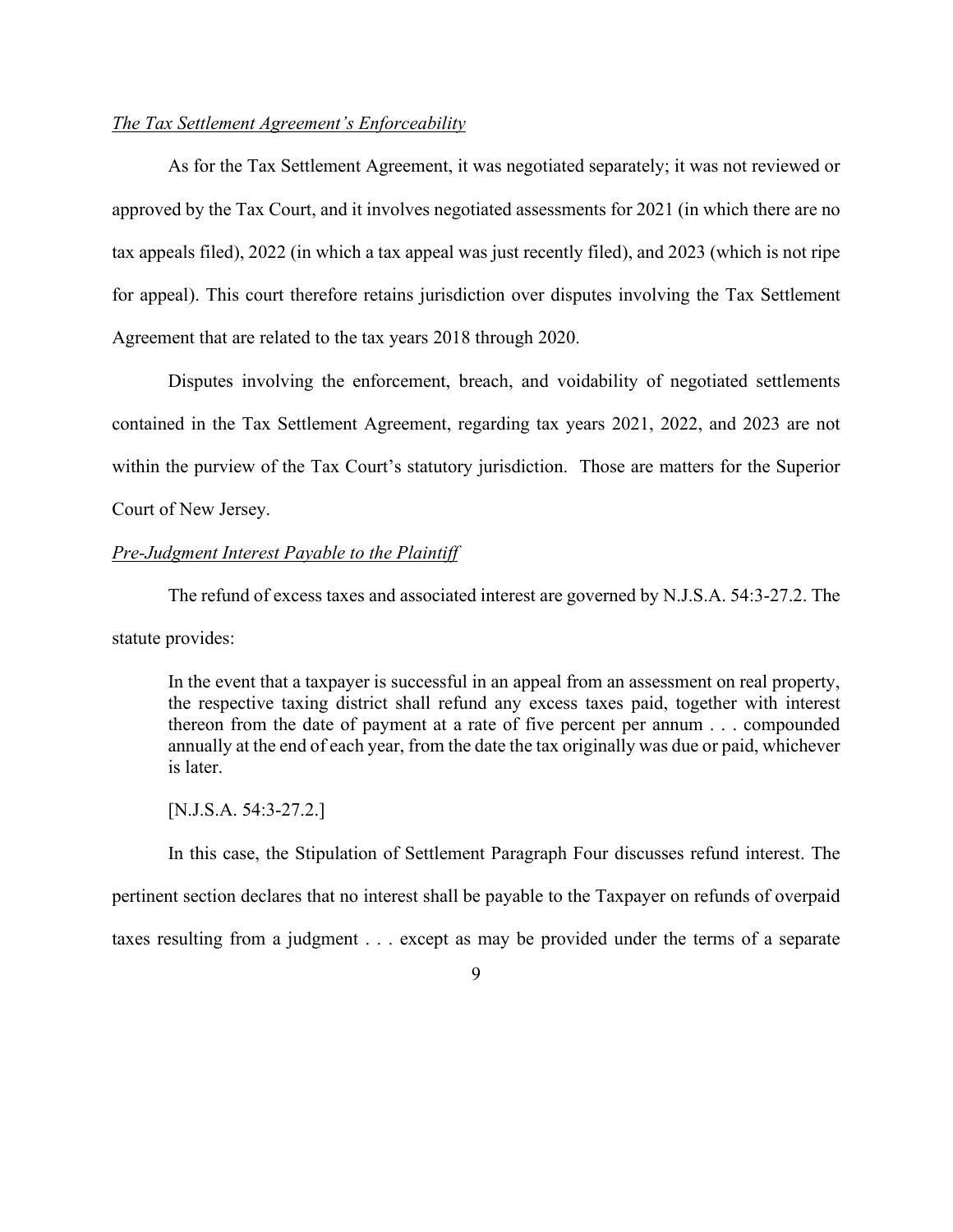agreement between the parties (Tax Settlement Agreement). As discussed above, this court does not maintain jurisdiction over the Tax Settlement Agreement sections that reference tax years in which no appeal was filed. The court does hold jurisdiction over the Tax Settlement Agreement when it relates to tax years 2018, 2019, and 2020. See R. 8:2(a).

Paragraph Three of the Tax Settlement Agreement states that the Township shall use its best reasonable efforts to refund the 2019 and 2020 overpayments of not less than two million five hundred thousand dollars (\$2,500,000) within 60 days of the date of the signed Stipulations; and provided further that if the Township shall not have made such refund within 120 days of that date, interest shall begin to accrue thereafter at the rate set by the statute. Since the court entered the Judgments on January 21, 2021, the Municipality would be required to refund the Taxpayer by May 21, 2021. Taxpayer supplied the Court with a copy of the Municipality's refund check, which is dated July 9, 2021—this falls outside of the required 120 days. Therefore, according to the Tax Settlement Agreement, the Municipality owes the Taxpayer refund interest in accordance with the statutory five percent rate.

### III. Conclusion

For the reasons expressed above, the court finds that the November 29, 2021 sale of the subject property could not have been used to corroborate value at trial for the 2018, 2019, and 2020 tax appeals. Assuming for purposes of this motion that Hartz, 1000 Harbor Boulevard, LLC, and the Taxpayer were aware of the pending sale in January 2021, the sale itself would not have been of evidentiary value at trial, and therefore it cannot be a legitimate basis for vacating the